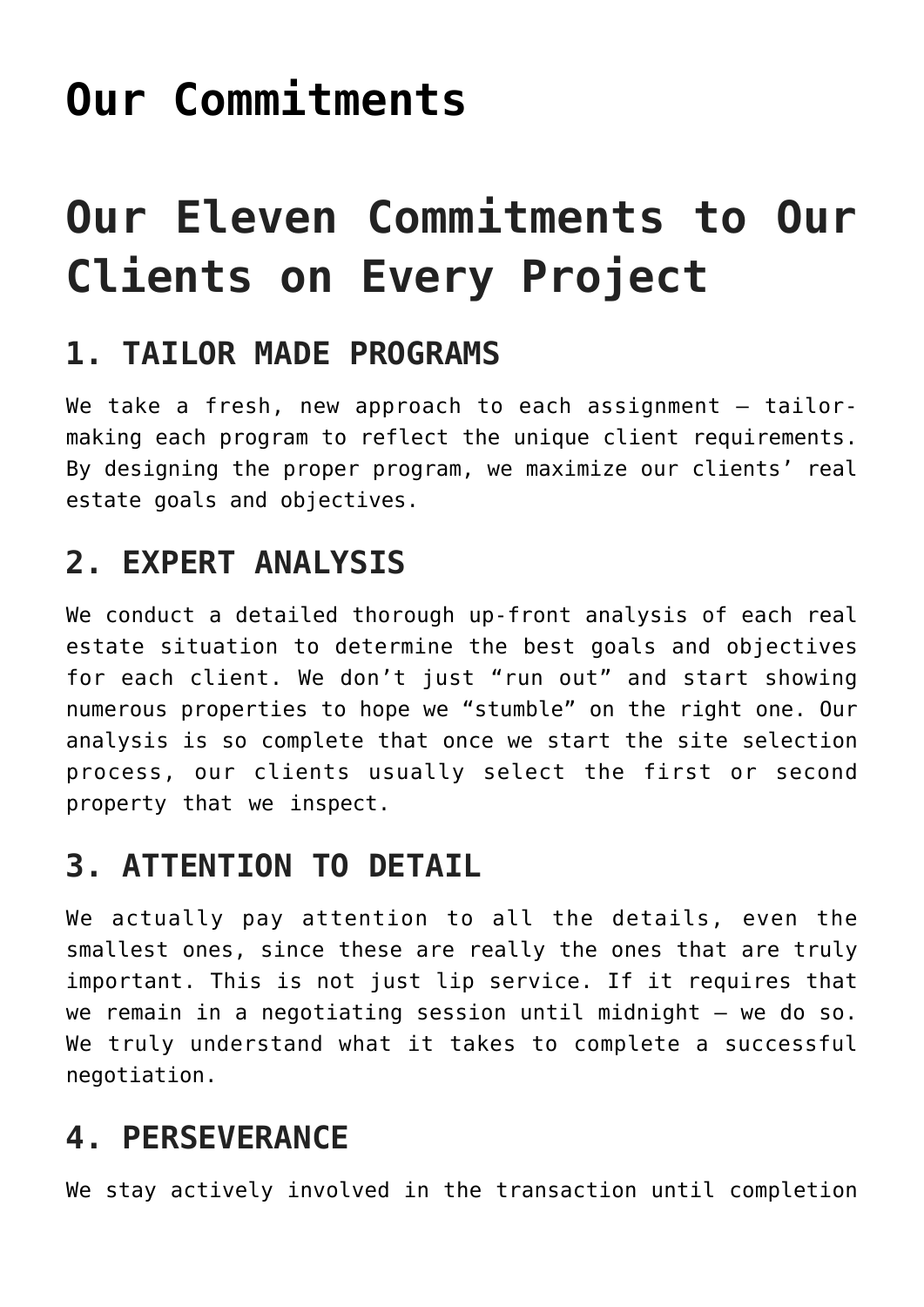and our clients' goals are realized. We do not hand off the responsibility to lawyers or other parties.

#### **5. CREATIVITY**

We find the most creative solutions to each problem that arises during the process. Creativity cannot be taught. Big companies are big. Big does not guarantee creative problem solving.

#### **6. BASICS**

We cover all the basics. We work on each project as if it were our company's real estate and money.

## **7. ADVOCACY**

We are your advocate. We will champion your cause to the highest degree to ensure that you get the best property at the lowest rate possible, whether it be in your current location as a renewal, or in a new property. Always remember that no matter how friendly your landlord appears to be, his goal is to get the highest rate he can for his property. We make sure that this never happens.

#### **8. MAXIMUM MARKET EXPOSURE**

We guarantee that you will get the opportunity to examine and look at every possible alternative in the marketplace that matches your requirements. This enables us to secure the best property available, for us to conduct negotiations out of strength, and leverage you optimal terms and conditions.

### **9. LOYALTY**

Our fiduciary responsibility is to you and you alone. We make this clear to everyone involved with the transaction up front – even your current landlord and potential landlords or